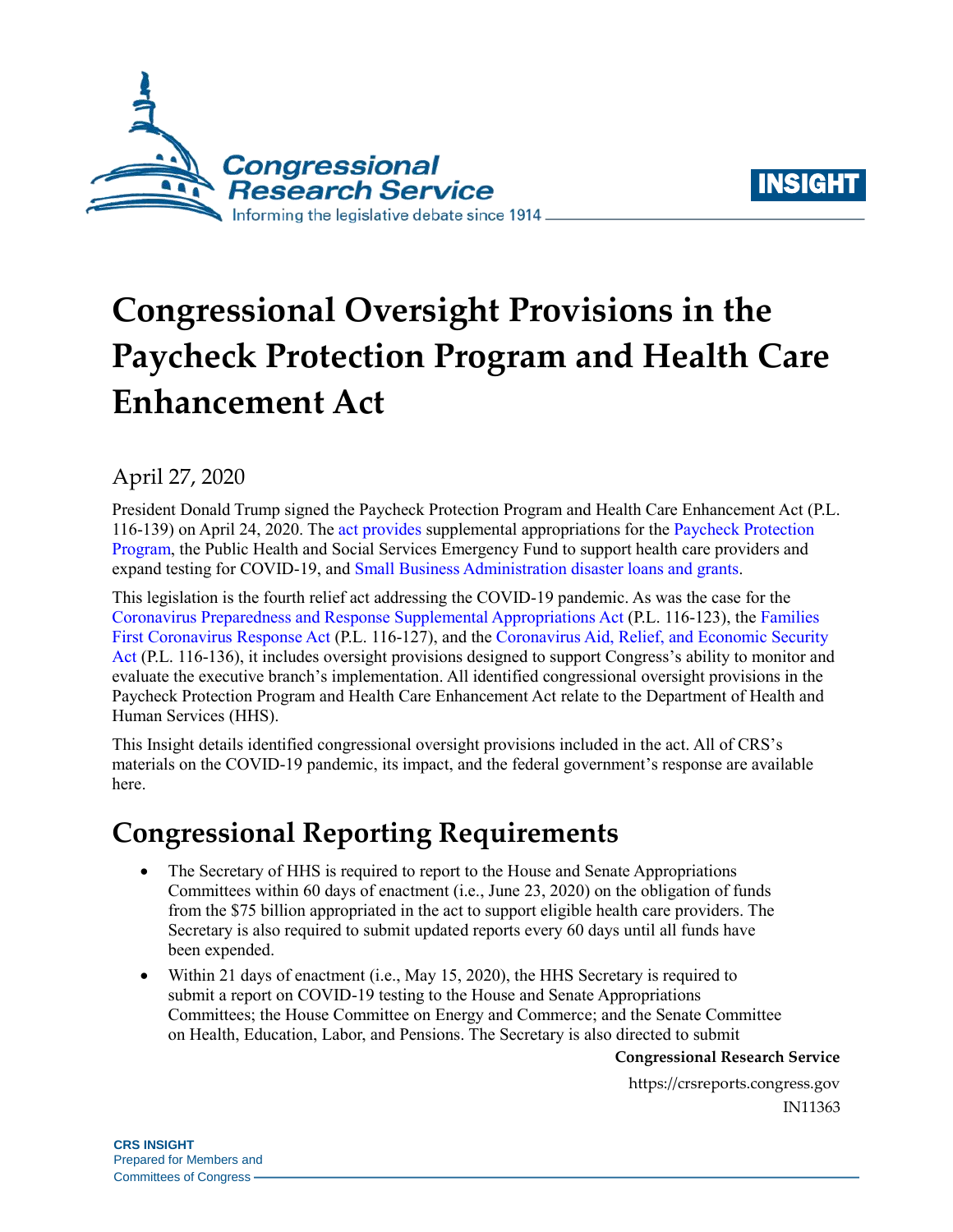updated reports every 30 days until the end of the declared COVID-19 public health emergency. These reports must include specified demographic and geographic data about individuals who are tested as well as positive diagnosis, hospitalization, and death rates.

- Of the \$25 billion appropriated for COVID-19 testing, the act directs \$11 billion to "States, localities, territories, tribes, tribal organizations, urban Indian health organizations or health service providers to tribes for necessary expenses to develop, purchase, administer, process, and analyze COVID-19 tests." Prior to awarding those funds, the HHS Secretary is required to submit to the House and Senate Appropriations Committees the formula that will be used to allocate funds.
- The HHS Secretary is required to issue a report within 180 days of enactment (i.e., October 21, 2020) that includes data and an epidemiological analysis on COVID-19 cases, hospitalization, and deaths disaggregated based on specified demographic and geographic factors.
- Within 30 days of enactment (i.e., May 24, 2020), the HHS Secretary is required to submit a strategic testing plan for COVID-19 to the House and Senate Appropriations Committees; the House Committee on Energy and Commerce; and the Senate Committee on Health, Education, Labor, and Pensions.
- Section 102 of Division B of the act provides specified transfer authorities for funds appropriated to HHS in the act and requires that the House and Senate Appropriations Committees be notified 10 days in advance of any transfer.

## **Provisions Relating to the HHS Inspector General**

Section 103 of Division B of the act provides that, of the appropriation to the Public Health and Social Services Emergency Fund, \$6 million is required to be transferred to the HHS Office of the Inspector General (OIG) for the oversight of HHS's coronavirus response. The HHS OIG is required to consult with the House and Senate Appropriations Committees prior to obligating these funds. In addition, the HHS OIG is required to submit a report to the House and Senate Appropriations Committees on audit findings regarding the \$75 billion appropriated in the act to support eligible health care providers. This report is due three years after the final payments for this purpose are made.

#### **Author Information**

Ben Wilhelm Analyst in Government Organization and Management

### **Disclaimer**

This document was prepared by the Congressional Research Service (CRS). CRS serves as nonpartisan shared staff to congressional committees and Members of Congress. It operates solely at the behest of and under the direction of Congress. Information in a CRS Report should not be relied upon for purposes other than public understanding of